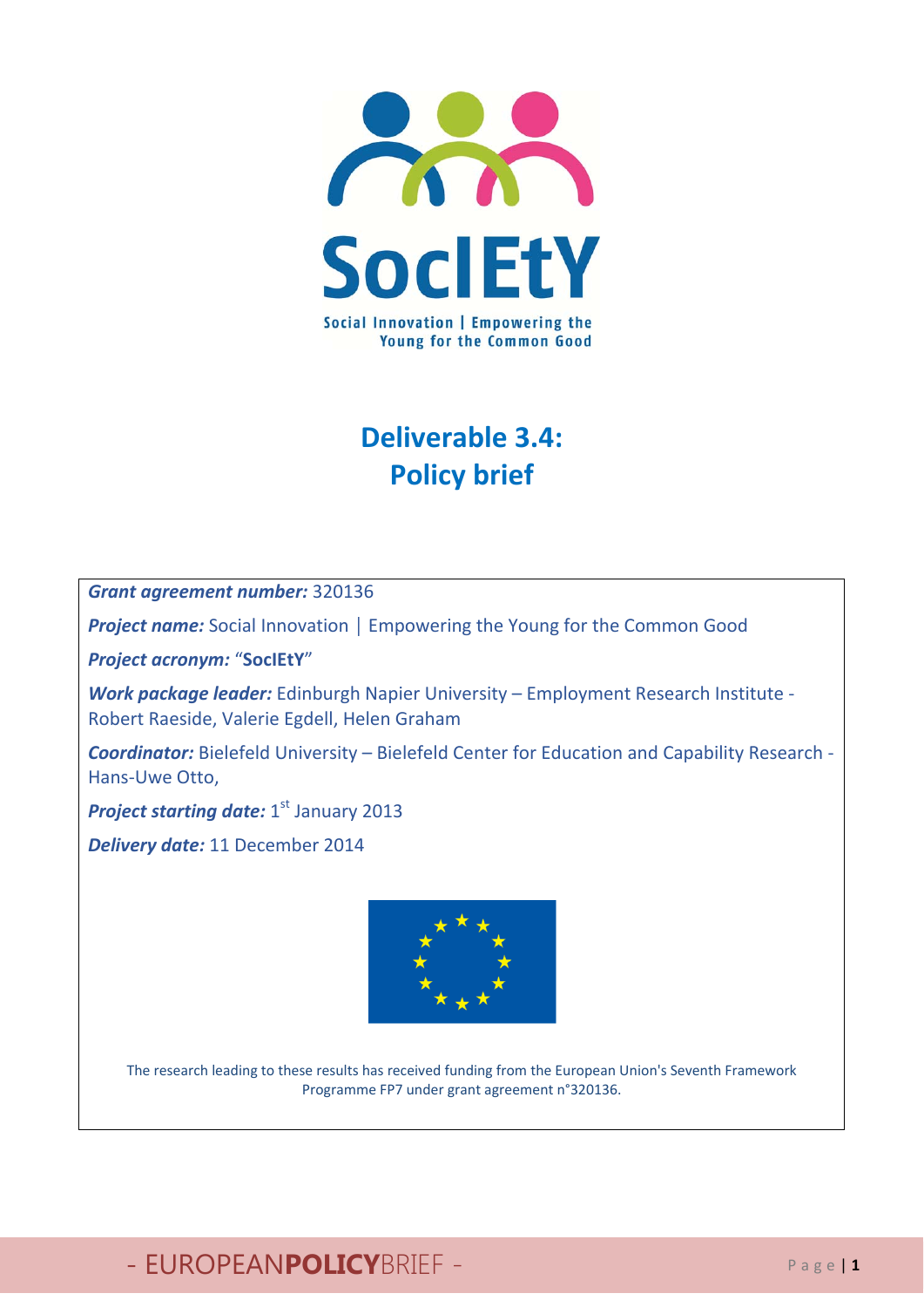

# EUROPEAN **POLICY**BRIEF



EMPOWERING THE YOUNG FOR THE COMMON GOOD – SOCIETY

**Examining National Level Youth Policies From A Capability Perspective**

**15 DECEMBER 2014**

#### **INTRODUCTION**

**Young people are one of several groups at great risk of being, or becoming, socially disadvantaged**. Young people have been especially adversely affected by the economic recession, although the extent to which varies considerably across and within different countries. This not only important in terms of social justice and a social duty of care for the interests and wellbeing of the youngest members of society, but also the European Commission contends that *"Europe's future prosperity depends on its young people"* and thus deserve particular support and consideration ('Youth on the Move'). The European Commission's 'Social Investment Package' seeks to strengthen people's current and future capacities, and improve their opportunities to participate in society and the labour market. It also stresses the need for a preventative approach to policy making.

While in most countries the majority of young people do not experience problems with their education, labour market experiences etc. there are still young people who may be disadvantaged not only in 'objective' terms (i.e. through quantifiable measures such as employment rates) but from a 'subjective' point of view e.g. in terms of motivation and aspiration. Young people may also be disadvantaged in terms of demand side and macroeconomic issues (i.e. the number of available jobs).

Addressing the high levels of disadvantage amongst young people demands the development of socially innovative solutions to enable young people to live the lives that they have reason to value. Indeed the 'Europe 2020 Strategy' makes explicit reference to *"providing innovative education, training and employment opportunities for deprived communities"*. Participation is a crucial element of social innovation as the individual members of society cannot be seen as objects of change but rather they are the co-producers of change. The 'EU Youth Strategy' places particular emphasis on encouraging young people

#### **YOUTH DISADVANTAGE**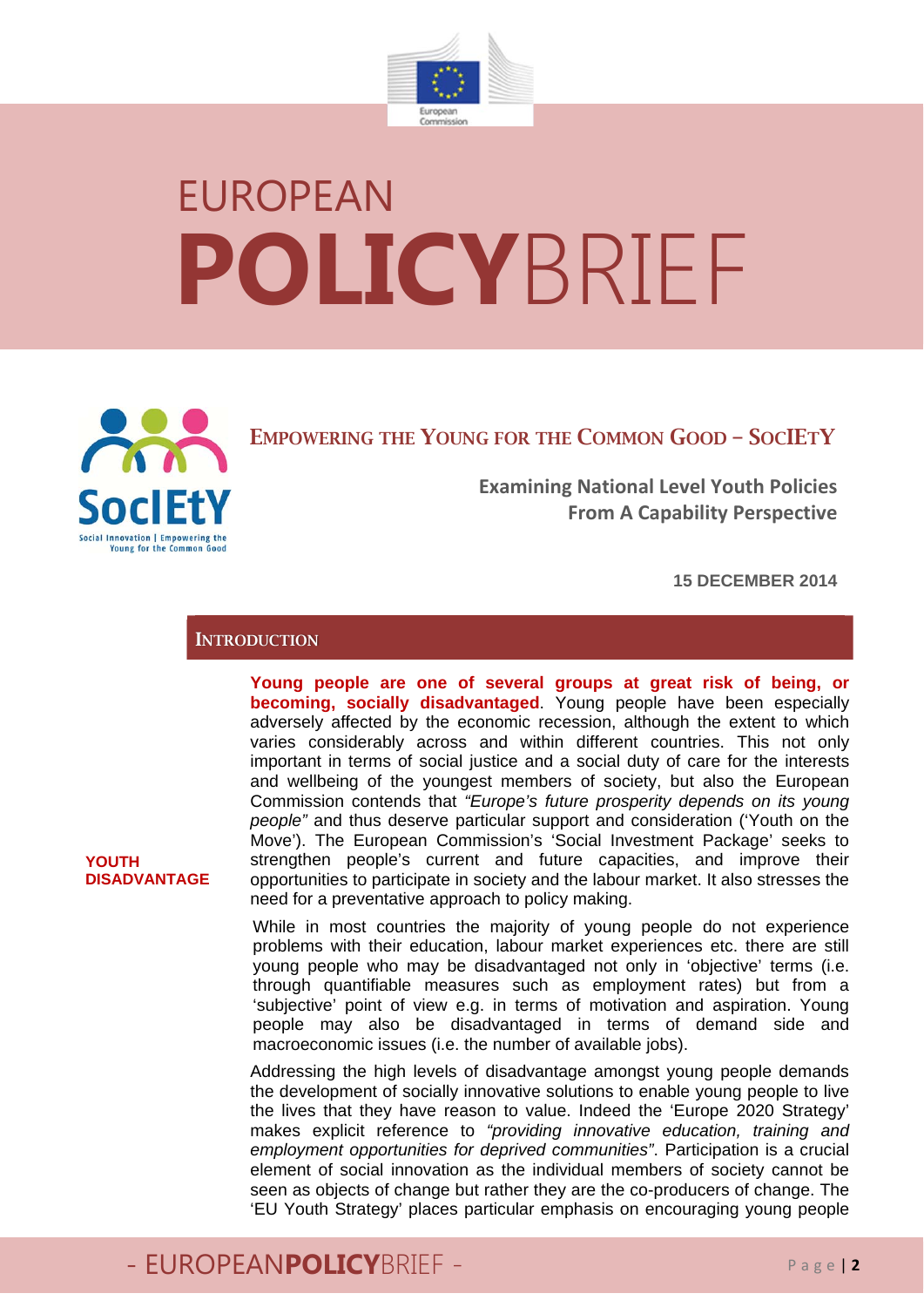to actively participate in society, although the focus is on democratic and political participation. The study of national policies in the report 'Investing in Children: Breaking the Cycle of Disadvantage' also stresses the importance of taking into account the views of children, and their involvement in the development, monitoring and implementation of policy.

**The Capability Approach (developed by the Nobel prize winning economist Amartya Sen and reworked by a range of European Projects (such as Eurocap, Capright, WorkAble, SocIEtY) for the evaluation of social policies in post-industrial societies) provides an extremely fruitful framework for addressing youth inequalities that goes beyond current European and national level approaches.** A person's capabilities are the opportunity that they have to live a life that they have reason to value. The Capability Approach argues that inequalities emerge from the individual's lack of ability to convert available opportunities into a flourishing life because of internal and external constraints which become even more pressing in times of crisis and austerity. As such the Capability Approach focuses upon the individual's *potential ability* to achieve an outcome (e.g. having a job) that they value in the wider context, rather than solely looking at outcomes that have been achieved.

**NATIONAL LEVEL YOUTH POLICIES This policy brief focuses on the findings of a Capability Approach analysis of national level youth policies and young people's participation in 11 European countries (Austria, Belgium, Denmark, France, Germany, Italy, the Netherlands, Romania, Spain, Switzerland and Scotland).** Specifically this policy brief considers: (1) existing youth policies in relation to disadvantage and how inequalities are defined and measured; (2) the actors responsible for the development and delivery of policy and what the relationship is between the state and various actors; (3) the role of social innovation in the delivery and development of existing and new youth policy; and (4) the differing socio-economic conditions within which the different policies operate. Key observations are drawn adopting a comparative perspective; and recommendations to European and national level policy makers are presented regarding the development of innovative solutions to enable young people to live the lives that they have reason to value.

#### EVIDENCE AND ANALYSIS

In this context the research has identified **a series of urgent areas of policy action.** 

For many of the countries disadvantage refers not to a number of certain groups but to more or less to youth in general. **Youth as such becomes a disadvantage** e.g. acting as a barrier to labour market participation. Notwithstanding the differences between countries, in all countries similar groups of young people are affected by disadvantage: in particular young men, people with low level qualifications and early school leavers, migrants and those with poor health. During the economic crisis in some countries young people have been particularly affected by cost containment measures in social protection regimes.

**LIMITATIONS OF FOCUSING ON INDIVIDUAL ATTRIBUTES AND DEFICITS** 

**YOUTH AS A DISADVANTAGE** 

**CAPABILITY APPROACH**

> **Understandings of disadvantage often focus on individual attributes and deficits only.** In many countries the origin of disadvantage of youth is often seen as the result of certain characteristics of individuals and their families. Thus, there is a tendency (by for example the state, politics, society, media) to ascribe them the responsibility for their situation, rather than disadvantage being caused by wider socio-economic factors.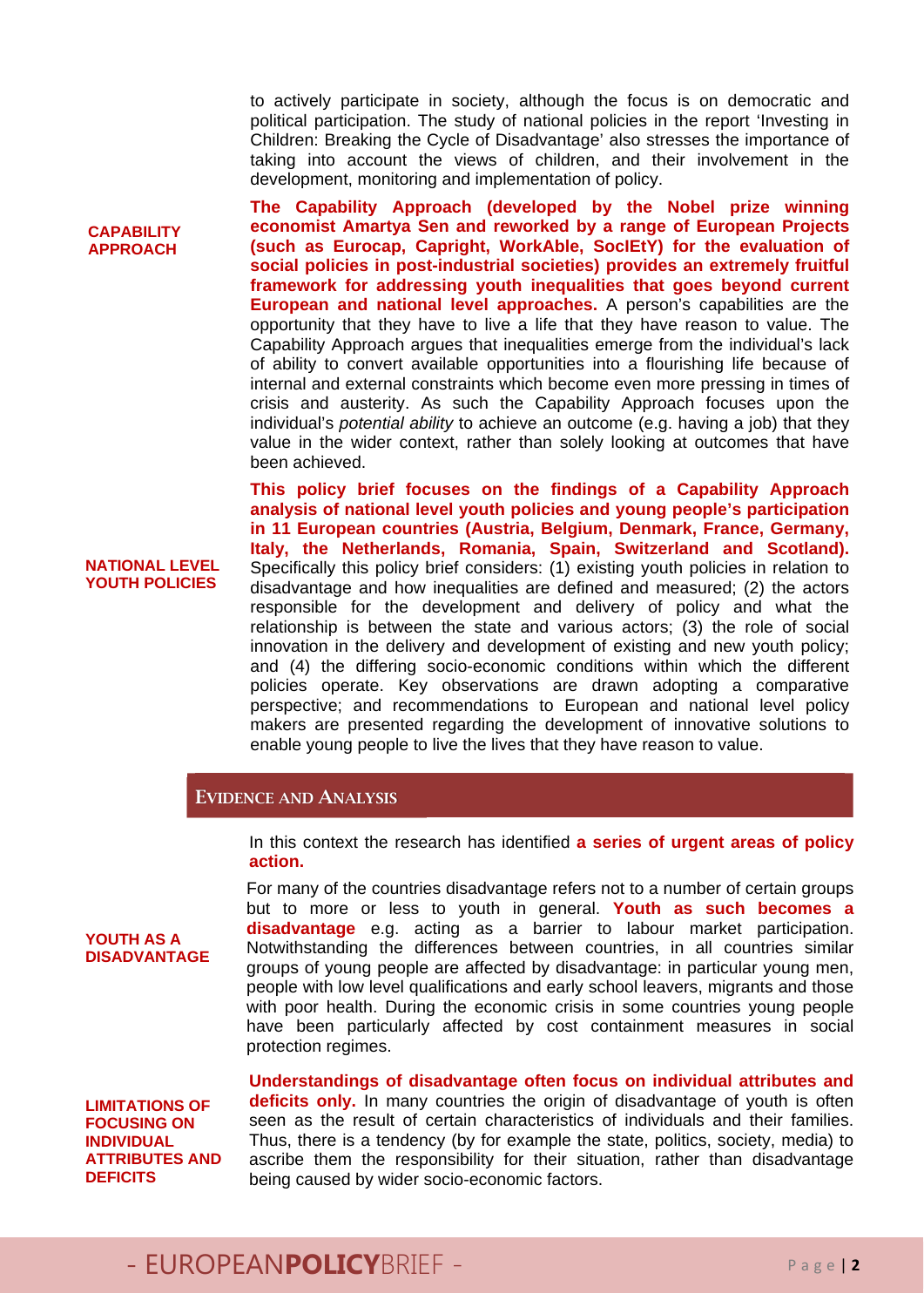Personal attributes such as unemployment/'worklessness', economic inactivity, poverty and low educational attainment are only one dimension of the problems experienced by young people. In particular it seems that disadvantage is not seen as the effect of economic and labour market crisis. This means that in many countries a public discourse about the role of socio-economic and political constraints of opportunities is still lacking. Therefore, responsibility for disadvantage is not always taken by the state, and tackling inequalities and poverty among young people may not be a priority in all countries (although there are considerable national differences).

No country reported national economic growth measures to improve demand for young people on the labour market. Some examples are given in the Austrian, Italian and Scottish reports, but these seem to be the exception.

**Measures and assessments have focused on youth disadvantage and inequality from a market centred and one dimensional perspective, that does not take account of the wider contexts of young people's lives**. Our analysis has shown that socio-economic development is complex, with economic performance measures such as GDP not necessarily consistent with, or providing insight into, other measures such as those related to public health. Young people also need to be considered as a distinct (although not heterogeneous) group, as their experiences may not necessarily follow those of the aggregate socio-economic scenario. The inter-relation between young people's labour market, education, social and political participation also varies between socio-economic contexts, thus the potential corrosive influence of outcomes cannot be isolated from the wider context.

The analysis also **raises questions about the normative assumptions behind the labour market benchmarks endorsed at the European policy making level.** Understanding disadvantage as linked to certain individual and family characteristics is often closely linked to ascribing moral responsibility to young people and their families for their situation as they are seen to not be taking up available opportunities, supporting their children in an adequate way etc. Much of the focus in policy to tackle youth unemployment is on the headline employment rate indicator. As such, little or no attention is paid to job quality, which decreased between 2006 and 2012 in Europe according to analysis of data from the EU-LFS dataset (which suggested an increase in 'capabilityunfriendly' job characteristics such as involuntary temporary contracts, involuntary part-time working and working time, unpaid overtime working hours and looking for another job).

**Policy measures need to take a wide and nuanced view of disadvantage.** Multiple disadvantages and young people's opportunities may be missed because of the ways in which statistics on disadvantage are categorised and collated. Disadvantage is not always understood from an intersectional or cumulative perspective, and does not seem to take into account subjective factors e.g. motivation, ability to project oneself in the future, capacity to aspire. Nor does it incorporate factors (often shaping these subjective factors) associated with wider socio-economic conditions e.g. the policy landscape, the education system, the legal framework, development of employment conditions and the quality of jobs. Hence, a multidimensional evaluation of youth disadvantage is lacking in many countries and in EU indicators.

**Programmes and measurements are often framed within a school-based and employment-centred transition regime**. Education, training or employment are framed as the route out of poverty (e.g. Austria, Germany, Denmark, Scotland, Netherlands, Belgium, Romania, Switzerland). The achievements of young people in the labour market and in formal education rely on a wide diversity of factors, some of which lie beyond the sphere of formal education and job training. Analysis of EU-SILC microdata, and macro level indicators from Eurostat and the OECD, highlights the inequalities across

#### **THE NORMATIVE ASSUMPTIONS OF POLICY**

**TAKING A WIDE AND NUANCED VIEW OF DISADVANTAGE** 

**FOCUSING ON SCHOOL-BASED AND EMPLOYMENT-CENTRED TRANSITIONS** 

**THE ROLE OF EDUCATION**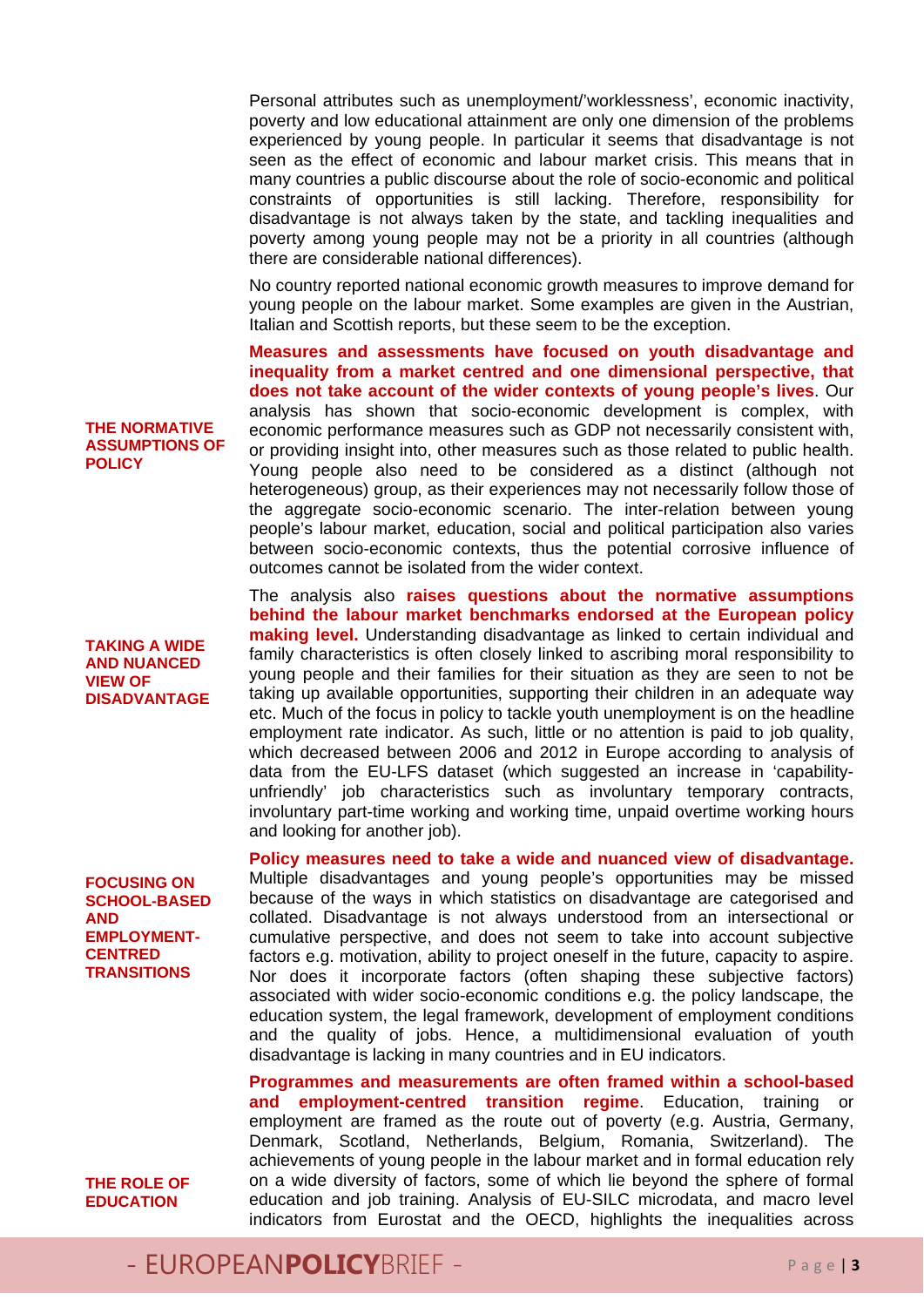Europe in terms of young people's capability to pursue, and achieve in, education. The capability for education can be limited by personal and household circumstances, and by the policy and economic conditions in the country in which they live. However, the ways in which inequality is reinforced, reproduced and created by the different education systems, often in countries that have some of the lowest youth unemployment rates, (e.g. identified in Austria, Belgium, Germany, France, the Netherlands and Switzerland) are still not recognised and tackled in an adequate way (e.g. debates about comprehensive schooling in Austria and Germany and the negative effects of early selection).

*"The purpose of youth policy is to create the conditions for learning, opportunity and experience which ensure and enable young people to develop the knowledge, skills and competencies needed to be actors of democracy and to integrate into society, in particular playing an active part in both civil society and the labour market"* (Siurala, 2005: 16<sup>1</sup> ). However, **youth policy is often fragmented**, covering multiple policy areas and political levels, and often takes a short, rather than long, term approach. For example, youth employment policy, social protection policies for young people and general youth promotion policies may not be coordinated. Existing programmes may not be adequately tackling youth disadvantage. Further integration of policy areas to ensure coherence and stability is needed. In Spain and Romania in particular there is a need to increase public expenditure on youth policy and policies affecting young people. The lack of systematic approaches and strategies has the effect that the needs of some 'groups' of young disadvantaged people are not recognised and adequately addressed in youth policy. Groups of young people cited by participants in this research include young people who grow and grew up in care, young offenders, and asylum seekers. There may of course be other groups of young people whose needs are not being adequately addressed. Also still lacking is a public discourse about the discriminatory practices of the education system and the labour market.

**The problems young people face in the transition to VET and employment has created intensive search processes to develop measures and institutions to structure and organise these transitions**. The comparative research has shown that measures can be differentiated between:

- those which try to implement activities which support people in entering the standard path of VET and employment. At best they might even aim at creating opportunities to reverse the outcomes and consequences of the education system or other decisions and circumstances (such as teenage pregnancy or marriage etc.); and
- those which create additional activities and measures to tackle the problem of disadvantaged youth. This seems to rest on the assumption that for certain groups of young people the existing education pathways might be inadequate as they lack the capacity to be integrated. It seems that some of these activities are aiming to 'administer' and control disadvantaged young people and to stabilise and regulate a precarious (future), low skilled and low waged segment of the labour market.

**SHAKING UP CURRENT POLICY APPROACHES** 

**TWO** 

**YOUTH** 

**TRANSITIONS** 

**APPROACHES TO STRUCTURING AND ORGANISING** 

**FRAGMENTED YOUTH POLICY** 

> **Even though young people are among the groups affected most by the crisis and the subsequent cuts in social policy this did not yet lead to a general reconsideration and reconfiguration of the education and transition system in European countries.** Thus, strong path dependency seems to prevail even though the existing institutional framework contributes to the growing problems of young people in many countries.

<sup>1</sup> Siurala, L. (2005) *European framework of youth policy*. Brussels: Council of Europe Publishing.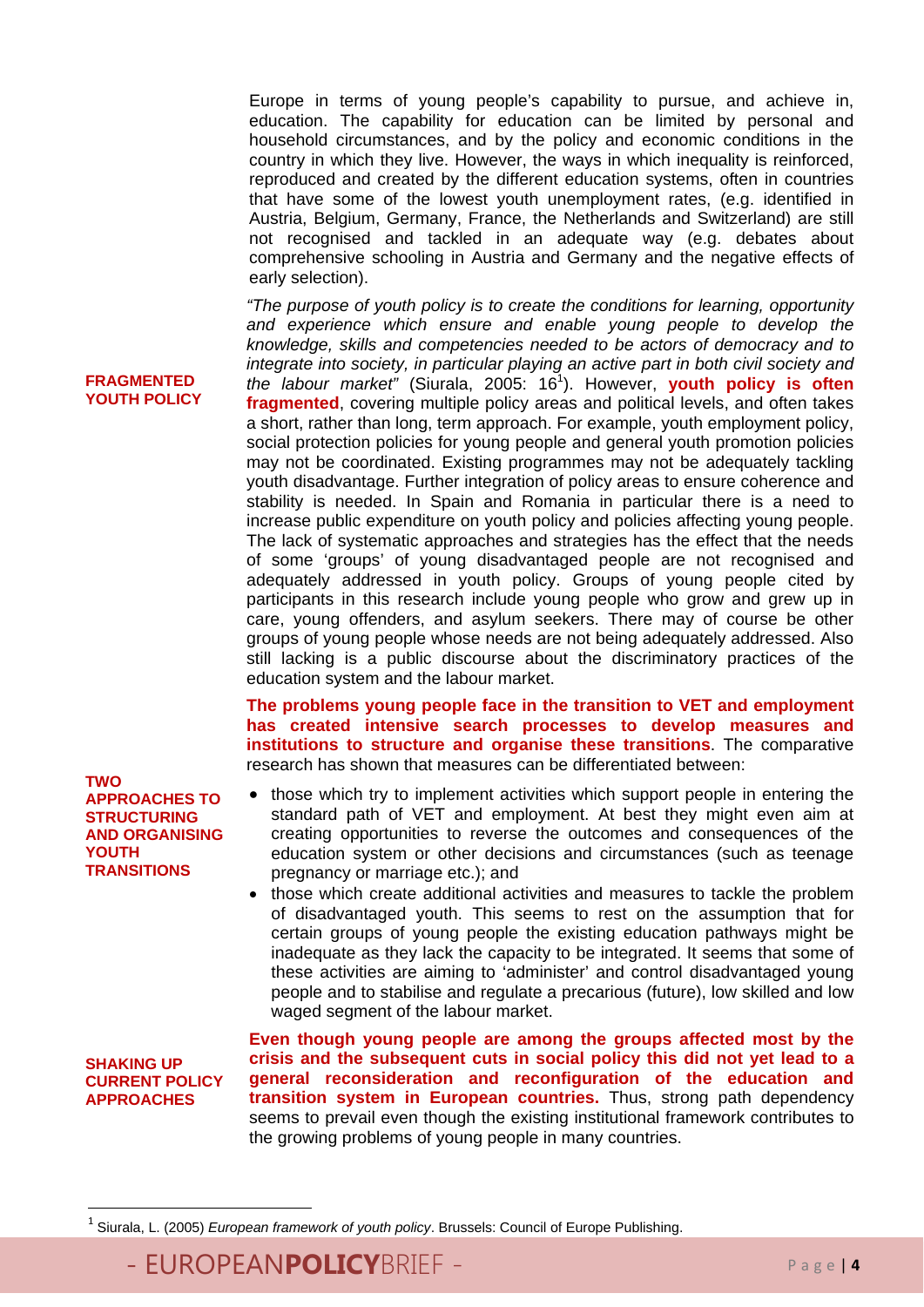Some examples of innovation in policy were given, as well as funding streams that seek to encourage innovation. However there does not seem to be a systemic innovative approach in government at a national level, and innovation seldom occurs in a straightforward, rationalist and goal oriented manner. Social innovation and/or good practice was often cited as happening at the local level (e.g. in Denmark, Italy, Switzerland and Scotland). These examples sometimes substituted state led social protection. This was especially the case in decentralised countries where there are local stakeholders and citizenship initiatives. Other countries had examples of top-down innovation (e.g. Belgium, Switzerland, Romania, Germany and Scotland). This raises concerns about the long-term institutionalisation and funding of socially innovative policies; as well as questions about the scaling up and transfer of innovative practice, especially in different contexts. In addition a strong path dependency in youth policies can act as a barrier to political innovation.

#### **THE IMPORTANCE OF YOUTH PARTICIPATION**

**From the perspective of the Capability Approach, adequate opportunities for participation (e.g. individuals being able to voice their preferences in decision making processes) are crucial to secure and improve the effectiveness of social policy measures and to reconcile them with aspects of social justice and freedom.** In some countries there is a lack of institutional or formal forms of participation, or the participation of young people is not incentivised (e.g. in France and Italy). For Spain it is even reported that youth councils are being closed. In other countries there are some forms of institutionalised participation policies or networks of organisations even though their scope/outreach and influence on policy making remains rather narrow (Austria, Belgium, Switzerland, Scotland). There seems to be a 'participation gap'. Participation, where it occurs, occurs through formal channels, and on adults' terms, rather than necessarily the terms of young people. Generally it seems that only 'organised' youth/those who are engaged in education or political structures have voice.

#### **Questions need to be asked about the effectiveness of current participative processes:**

- How inclusive are these processes, and do they privilege certain voices?
- Do they allow, and give weight and significance to, alternative voices and modes of expression?
- Under what conditions does participation take place?
- Are decisions really made within such participative processes?
- What are the ethical concerns that need to be taken into account when giving voice to disadvantaged youth in policy making (and participatory research), in order to achieve a balance between anonymity of the disadvantaged youth and at the same time giving them an individual voice?

While the 'EU Youth Strategy' emphasises encouraging young people to actively participate in society, participating or being engaged does not necessarily mean that young people's voices are being clearly heard. No country reported systematic attempts to create more informal ways of participation of young people in community life, or implementation of youth policies e.g. through structured dialogues.

#### POLICY IMPLICATIONS AND RECOMMENDATIONS

Based on the findings presented, a series of policy recommendations can be made. These recommendations draw attention to the crossroads at which the European Commission finds itself. One the one hand countries are enforcing budget cuts in response to the crisis which directly impacts on the possibility of Member States to provide policies. On the other hand the European Commission is developing initiatives to promote young people's participation by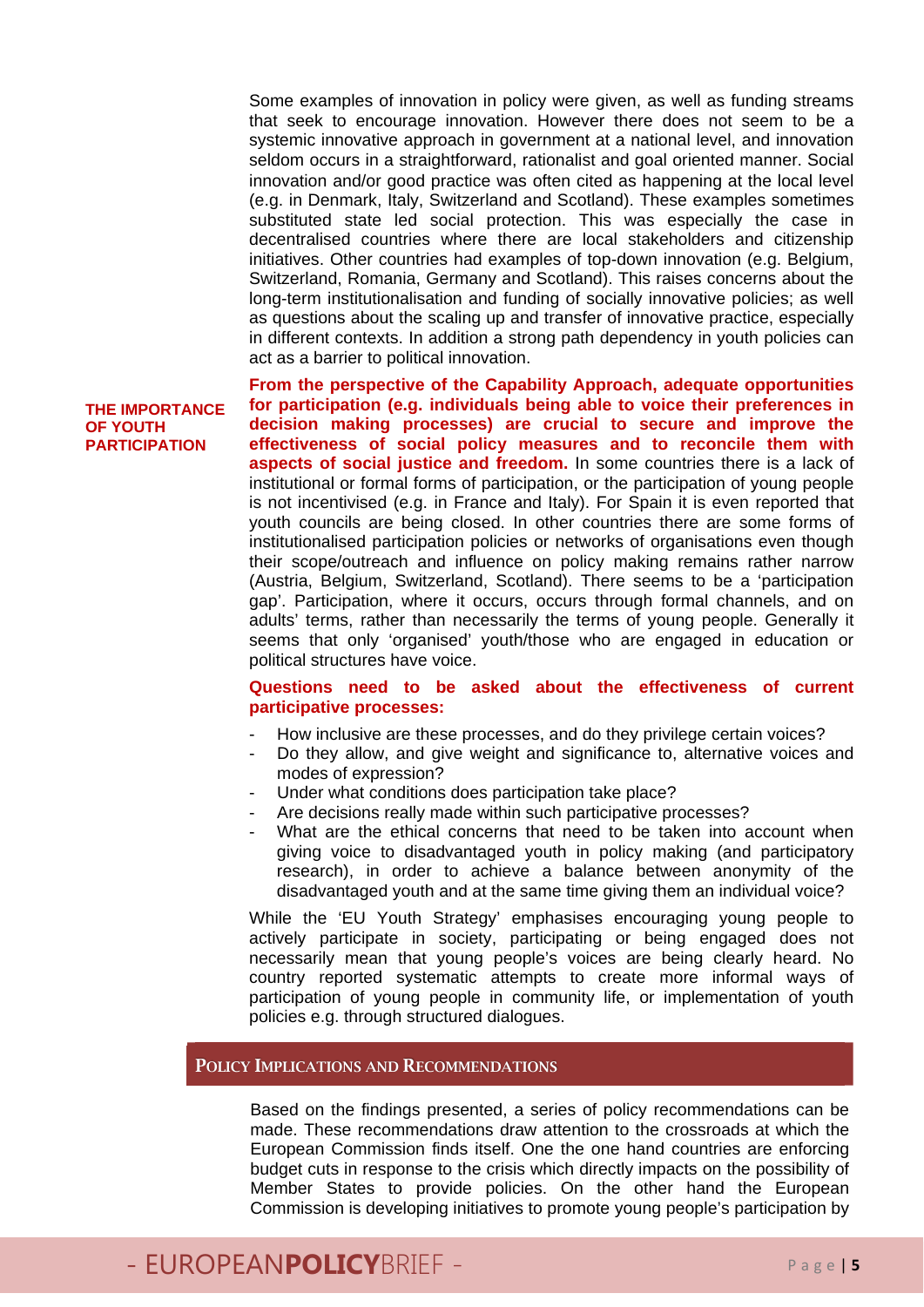boosting youth employment. However, guarantees for activation measures are not alone sufficient. Rather a guarantee to have the opportunity to be integrated into standard paths of VET or employment could at least be seen as an attempt to develop the capabilities of disadvantaged young people.

The understandings of disadvantage, and the policies and programmes used to address it, should take **a more rounded and nuanced approach**; looking at for example wellbeing and quality of life and the value attached to outcomes. Without taking this approach the multiple barriers faced by many young people may be missed and not adequately addressed. If the aim is to overcome inequalities, it is necessary not only to focus on reforms of the education systems, the transition phase into employment and national employment regimes, but **also to focus on redistributive policies in favour of lone parents, low income families or the reduction of child and youth poverty as well as economic strategies to boost employment opportunities** and create sustainable growth.

**There is a need to take a preventative approach to youth disadvantage** that acknowledges the role of structural and socio-economic factors. Efforts should be made to address youth disadvantage before young people find themselves out of work, dropping out etc. In doing this there is a need to address the wider environment (e.g. income, housing, health) that can create barriers for young people in the education system and the labour market for example, as well as exploring how opportunities can be made available to young people – for example by working with employers to increase such opportunities. While it has often been highlighted that education outcomes should better fit the immediate demands of the labour market, experiences show that this does not necessarily provide more employment opportunities. More opportunities need to be made available to young people in the labour market, and in turn a discussion needs to be raised about the mismatch between education outcomes and labour market demand. It also needs to be recognised that education should not solely be focused on meeting labour market demand. Education has a much wider scope e.g. in terms of providing opportunities for individual enrichment.

**More attention needs to be paid to within- and between-country differences.** To date, most studies of youth unemployment have focused on the national or individual level, neglecting within- and between-country regional differences. As such, within-country differences and opportunities for the sharing of good practice between regions that are in different countries may be missed.

**Policies to tackle the transition from education must aim at integrating young people into the standard education path, employment and welfare system.** The creation of an alternative system of education, VET and welfare for so-called marginalised groups must be avoided as this might stabilise labour market segmentation and social polarisation. This approach demands the creation of transparent and transferable qualification systems all over Europe. In this context, strategies to integrate workplace learning and school based education seem best placed in particular if such integration is adapted to, or emerges from, national education and VET traditions in an adequate way.

**PREVENTING FRAGMENTATION OF WELFARE STATES** 

**Even in countries with a system of alternation it has become obvious that it cannot be only businesses that have to tackle the wider demands (other than providing VET and entry into employment systems) of young people.** The prolongation and increasing complexity of socialisation processes and adolescence for young people raises the demand for public action and support systems well beyond narrowly defined activities.

#### **TAKING A MORE ROUNDED AND PREVENTATIVE APPROACH**

**PAYING ATTENTION TO WITHIN AND BETWEEN COUNTRY DIFFERENCES**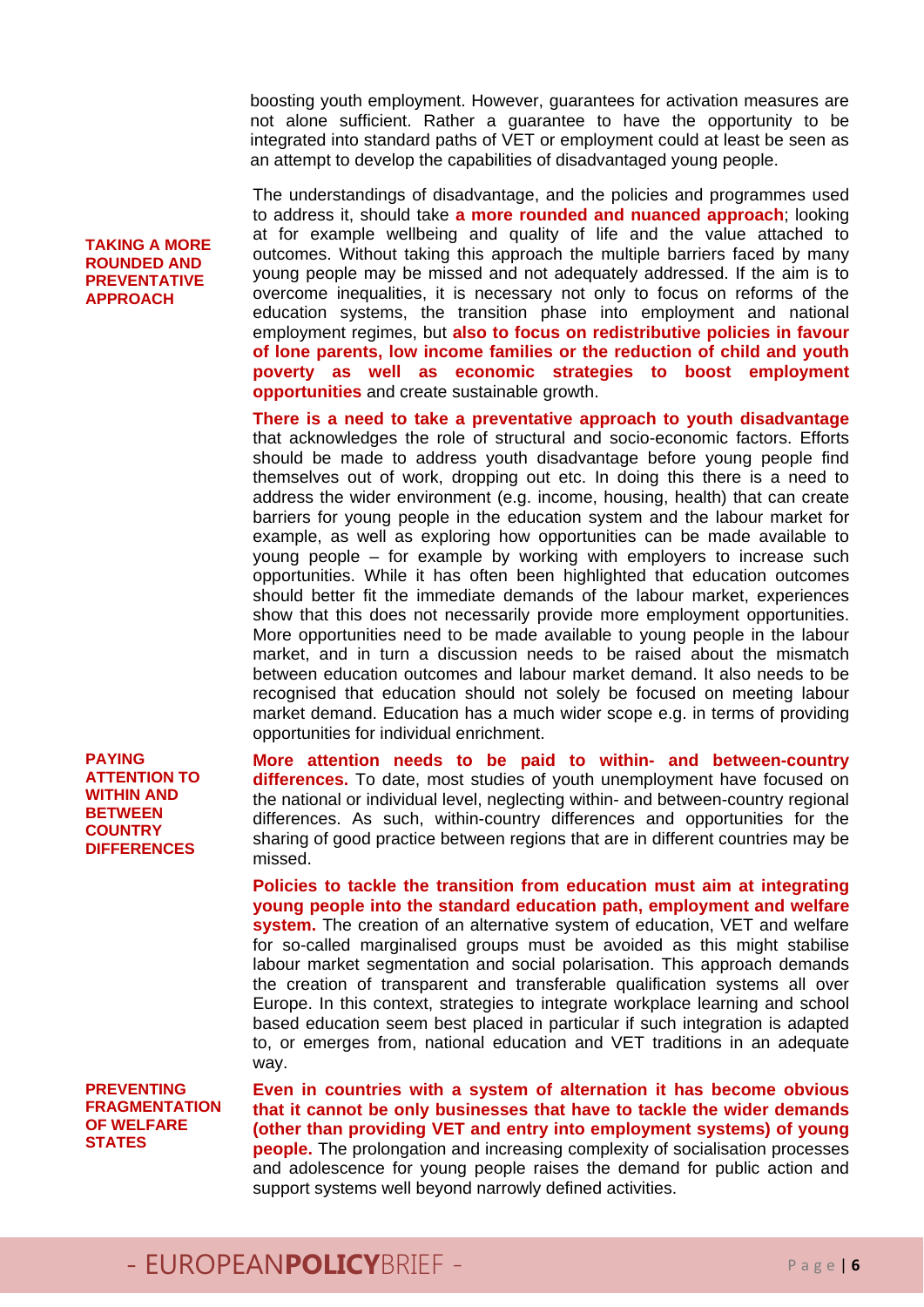We would make three demands for policies to tackle the transition between education, VET and employment.

**(1) Reversibility of education outcomes:** Most education systems in Europe fail a number of young people. They leave school early, cannot obtain adequate qualifications, or cannot proceed to the next stage in the transition phase. Adequate measures have to be provided in all Member States to make sure that young people get a second chance in the education system.

**(2) Permeability of education systems:** Many education systems in Europe channel young people into different educational paths. This not only helps to reinforce inequalities, but might also contradict changing interests, aspirations and motivation. Thus adequate processes should be set in place to allow young people to switch between educational interests in a reasonable way.

**(3) Time:** Education systems – and in particular the system addressing the transition between education, VET and employment – must take into account the different learning speeds of young people, and young people's different ways and experiences of socialisation and growing up, to make sure that young people develop the capabilities to reconcile and integrate the different and sometimes contradictory demands of integration into the labour market, family formation etc.

**There is a need for a dataset that allows examination, down to the regional level, the inter-connectedness of the spheres of education, employment and political and social participation, from a capabilities perspective**. This would mean the inclusion of information not only on outcomes and characteristics, but on opportunities (especially in terms of their reversibility, permeability and time aspects), and the extent to which outcomes are chosen and valued. The research indicates a need to think not only in terms of quantity but also of the quality of participation, and suggests the need to re-evaluate the appropriateness of current European targets, which focus on quantity. While our analysis has helped to identify relevant conversion factors, the extent to which it can reflect on capability sets is limited without this information.

Despite efforts at the European level, at the national level **participatory policy making and implementation processes** in the policies that affect young people are still limited. As the 'Europe 2020 Strategy' highlights, participation is a central part of social innovation. Paternalistic approaches should be replaced by other programmes focusing on empowering the young. There may be a gap between the policy making sphere and the day to day life of the young. The promotion of the participation of the young is not only a means to inform policy, but also an empowering process. This can also have the spill over effect of increasing the relevance of young people as policy stakeholders, giving more weight to their demands.

**Consideration needs to be given to how to include the voices of the seldom heard young people**, including young people that are not participating in formal structures and organisations. In some instances the lack of these structures and organisations may limit the opportunities for young people to have their voices heard. Promoting participation by underrepresented groups forms part of the 'EU Youth Strategy', but this does not seem to be happening systematically at the national level. This calls for innovative participatory dynamics, including for instance the use of internet and social media. Specific barriers to participation of the young at high risk of social exclusion should also be taken into account and addressed. The role of alternative modes of expression could also be explored, as well as ways in which public authorities and other organisations could embed service user participation within their processes and structures.

#### **GATHERING DATA ON CAPABILITY INDICATORS**

#### **A MORE INCLUSIVE APPROACH TO PARTICIPATORY POLICY MAKING**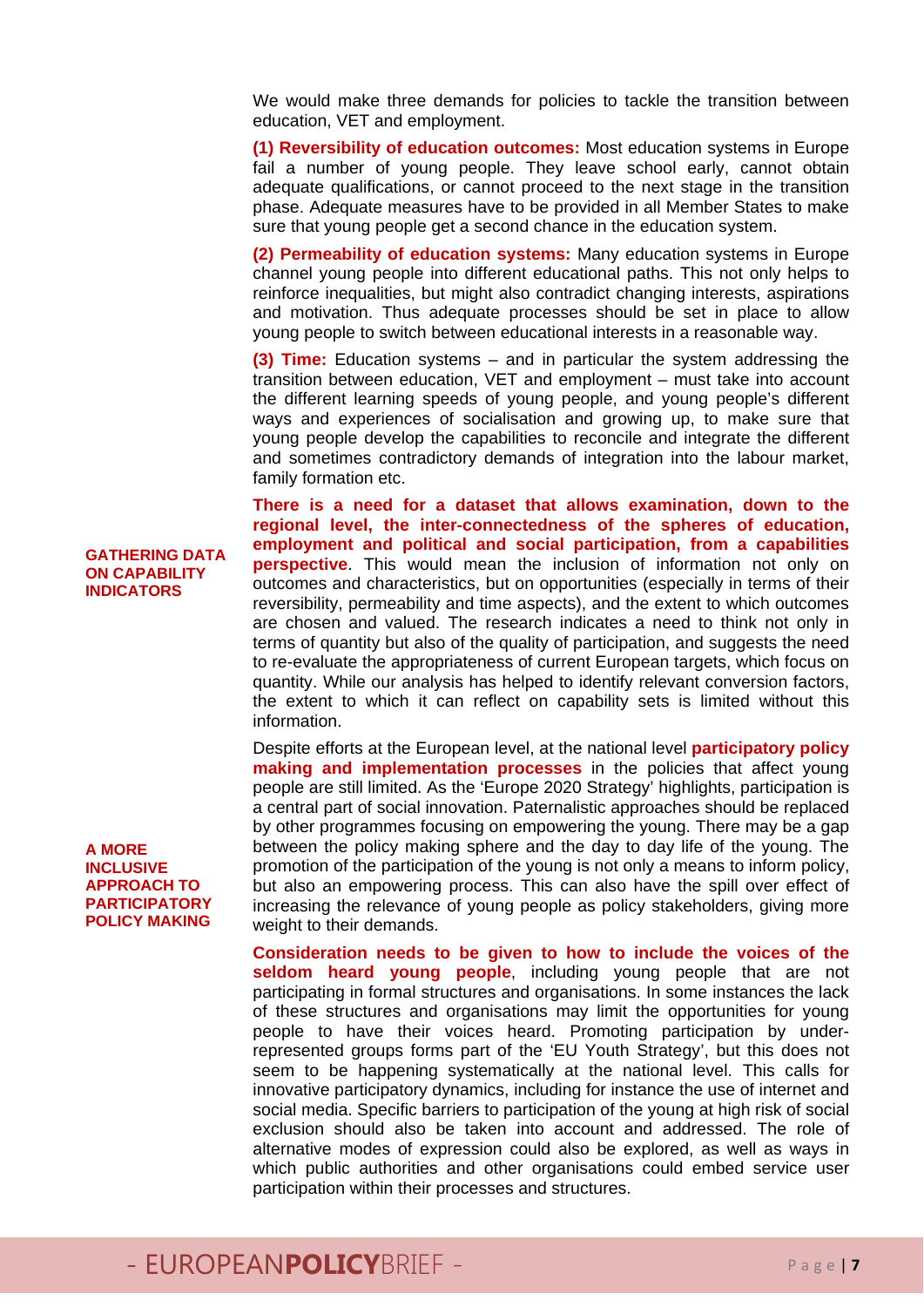#### **THE NEED TO RESTORE AND CREATE PROGRAMMES**

In some contexts, due to the economic crisis and cuts to public funding, policies and programmes have not been developed or have been withdrawn. Therefore in these instances a priority is to **restore and create programmes**  of individualised/tailor made support. Where programmes are in place, there should be an **expansion of independent support structures** for young people at risk of social exclusion which guide them through the transition process. These structures should support young people vis-à-vis institutions such as the public employment services, education systems, social systems and employers, making them aware of their rights and the opportunities on offer, but also protecting them from paternalistic and top down approaches from these institutions. In order to enhance the capabilities of young people these new, restored or expanded support structures need to take a clientoriented perspective. As such practitioners would conceptualise and enact joined-up approaches as a renegotiation and sharing of their engagement and expertise to improve the situation of each client in collaboration with the client (i.e. the young person).

Beyond the expansion of opportunities of participation in employment and education, spaces should also be created or expanded in the employment and education systems and beyond where young people have **the right to experiment and to engage with activities, interactions and relations which allow them to develop aspirations and goals that go beyond the prescribed paths of education, employment and family formation**.

Social innovation in policy making must not be just a local, appropriate response to larger structural problems which themselves are not tackled. In addition social innovation is not a substitute for sound social protection systems. National policies should **create a very flexible framework and encourage / support local social partners** to develop projects. Education and VET systems must develop measures and strategies to support children/young people from difficult backgrounds. Policies should include free school meals, (financial) support to buy learning materials or to enable young people to participate in school related activities, as well as tutor based systems of learning support.

**Youth work systems/institutions should be developed/expanded to offer space to young people beyond education and employment related demands (such as youth centres, which already exist in many countries)**. As a minimum these systems/institutions must give young people the opportunity to spend the leisure time without the interference of social workers. But they should offer them **low threshold access to different forms of social support** reaching beyond employment or education and training related measures to debt advice services, pregnancy counselling, support against violence, drug addiction related services, HIV etc.

**AREAS FOR FUTURE RESEARCH** 

**The research also draws attention to areas that need to be explored in future research.** For example: (1) Future research should seek the insights of young people themselves as to whether they feel relevant European policy concepts (e.g. participation, social innovation) or strategies seem to be not sufficiently implemented at national level. (2) To what extent are national policy priorities driven by European policies, and are countries able to adequately implement European initiatives in the context of constrained budgets.

#### **AND SOCIALLY INNOVATIVE APROACH TO POLICIES AND PROGRAMMES**

**A MORE FLEXIBLE**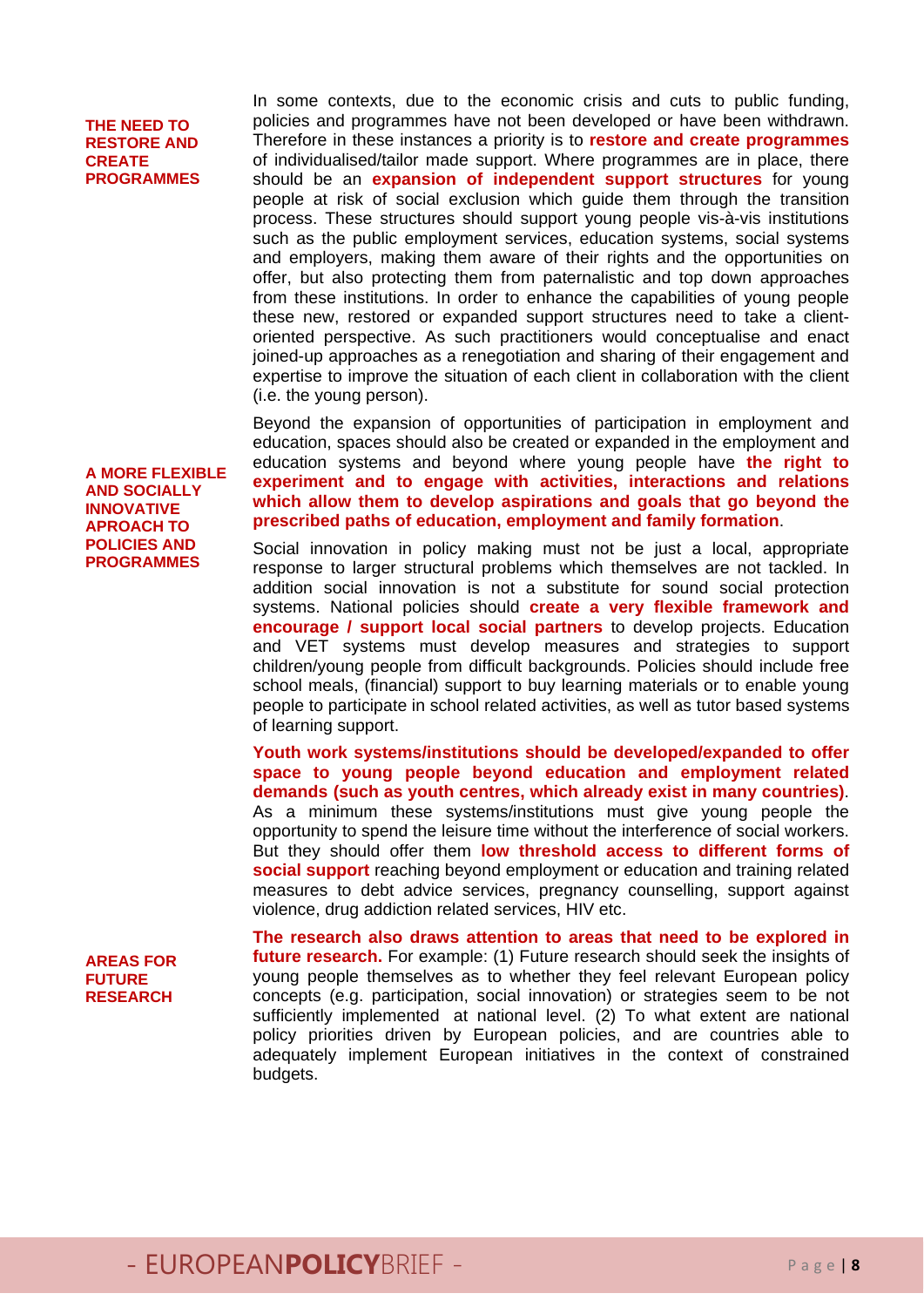#### RESEARCH PARAMETERS

The aim of the SocIEtY research project is to improve the quality of life of disadvantaged young people through social innovation.

The project explores how young people aged 15-24 live in different European countries today; and examines what can be done to create social and institutional opportunities which will better enable them to live the lives they have reason to value.

Using Amartya Sen's Capability Approach as a framework, the project develops a broad knowledge base to foster socially innovative policymaking. Employing quantitative and qualitative methods, SocIEtY builds knowledge on how existing policies and social practices of networks of social support tackle the problems faced by disadvantaged young people; how far, and in what ways, young people's ideas, experiences, aspirations and voices can be included in policymaking; and how social innovation can link these two issues, leading to social inclusion and to smart, sustainable and inclusive growth.

The aim of SocIEtY is to enable an innovative and structured dialogue where every participant has equal opportunities to voice their concerns in order to improve the personal and professional situation and perspectives of disadvantaged young people in society.

#### PROJECT IDENTITY

**PROJECT NAME** Social Innovation - Empowering the Young for the Common Good (SocIEtY)

**COORDINATOR BIELEFELD UNIVERSITY – BIELEFELD, GERMANY**  Bielefeld Center for Education and Capability Research Prof. Dr. Dr. h.c. mult. Hans-Uwe Otto: huotto@uni-bielefeld.de

#### **CONSORTIUM AARHUS UNIVERSITY**

Department of Education and Pedagogy Copenhagen, Denmark

#### **BBJ CONSULT AG**

Brussels, Belgium

#### **BIELEFELD UNIVERSITY**

Bielefeld Center for Education and Capability Research Bielefeld, Germany

**CENTER FOR RESEARCH ON QUALIFICATIONS Céreg** 

Marseille/Bordeaux, France

#### **EDINBURGH NAPIER UNIVERSITY**

Employment Research Institute Edinburgh, UK

**FORBA** 

Working Life Research Centre Vienna, Austria

### **JOHANNES KEPLER UNIVERSITY**

Department of Theoretical Sociology and Social Analysis Linz, Austria